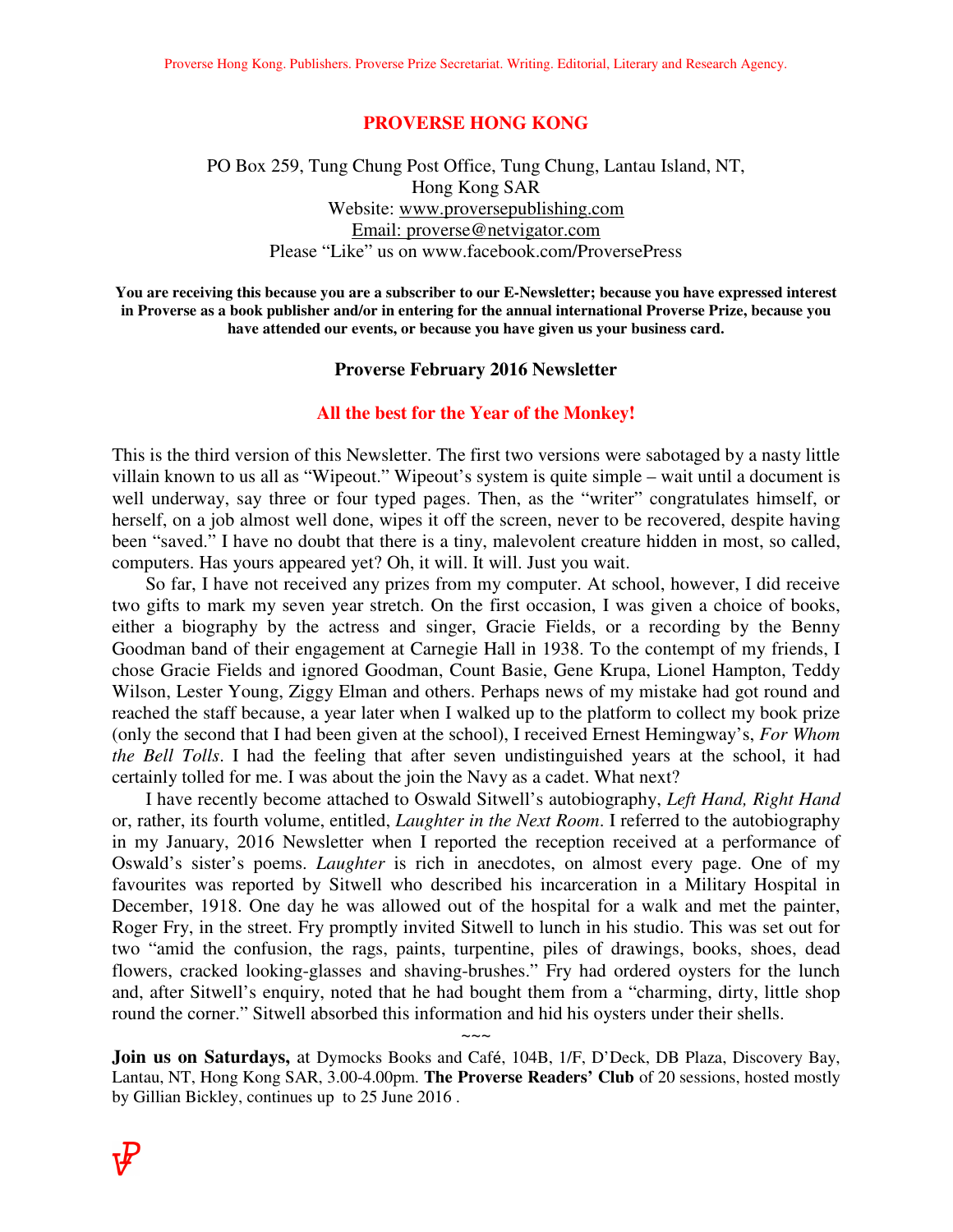The next featured writer in the "Proverse Readers' Club" series of twenty free events will be **Proverse Publisher, Verner Bickley**, to talk about the second volume of his memoirs, *Steps to Paradise and Beyond: Hawaii to China, Saudi Arabia, Hong Kong and Elsewhere.* 

In **STEPS TO PARADISE AND BEYOND**, which follows *Footfalls Echo in the Memory* as the second volume of his memoirs, **VERNER BICKLEY** describes the events and issues that were important to him during a period of his life spent in Hawaii and Saudi Arabia.

 In Hawaii from 1971 to 1981, he served as the Director of the Culture Learning Institute at the East-West Center, established by the U.S. Congress in Hawaii in 1960 and functioning as a U.S-based institution for public diplomacy with international governance, staffing, students and Fellows.

 For nine years (1972-1980), Verner led a small team of anthropologists, cross-cultural psychologists and linguists, focusing on the different ways in which individuals and whole societies cope in bicultural and multicultural contexts and how they address problems presented by different cultural norms. In this book he recalls some of the highlights of his stay in Hawaii; he touches briefly on President Obama's education in Oahu and on the life of the President's mother as an East-West Center "grantee."

 He recalls the impact made by Captain Cook on the Hawaiian Islands and the much later controversy surrounding Hawaiian claims to regain its independence from the United States. He mentions the support that his Institute provided for the pioneering voyage of the canoe, *Hõküle'a*, from Hawaii to Tahiti, disproving the theories of Thor Heyerdahl, and he describes his personal hasty retreat from South Korea when he was informed of the assassination of President Park Chong Hee. (The *Hõküle'a* continues in the news and was featured in a programme shown last night (23 February) on TV.)

 After nine interesting years in Hawaii, Verner moved to Saudia Arabia for a two-year assignment with the national airline, Saudia. Responsible for a multi-national staff of 100 persons, mainly, but not exclusively, in Jeddah and Riyadh, he recalls in particular the dare-devil driving of newly-rich Saudis; an interesting visit to a staff member imprisoned in one of Jeddah's gaols; the restrictions suffered by women, in particular the ban on their driving any form of vehicle, and the adherence in practice to the precepts of the 18th century divine, Muhammad ibn Abdul Wahhab.

**VERNER BICKLEY'S** experiences have created in him an interest in cross-cultural experiences and attitudes and a desire to communicate what he has learnt. He hopes he can not only interest his readers, but encourage them to build on their own desire to learn about and empathise with other cultures.

**Dr. Bickley's book should remind us that the present emerges out of the past, and that much of what we today take for granted about our world derives from the ingenuity, labor and persistence of those who came before.** 

**– Charles E. Morrison, President, East-West Center, Hawaii.** 

**Come to meet Verner on Saturday, 27 February,** at **Dymocks Books and Café, 104B, 1/F, D'Deck, DB Plaza, Discovery Bay, Lantau, NT, Hong Kong SAR, 3.00-4.00pm**

### **ALL WELCOME!**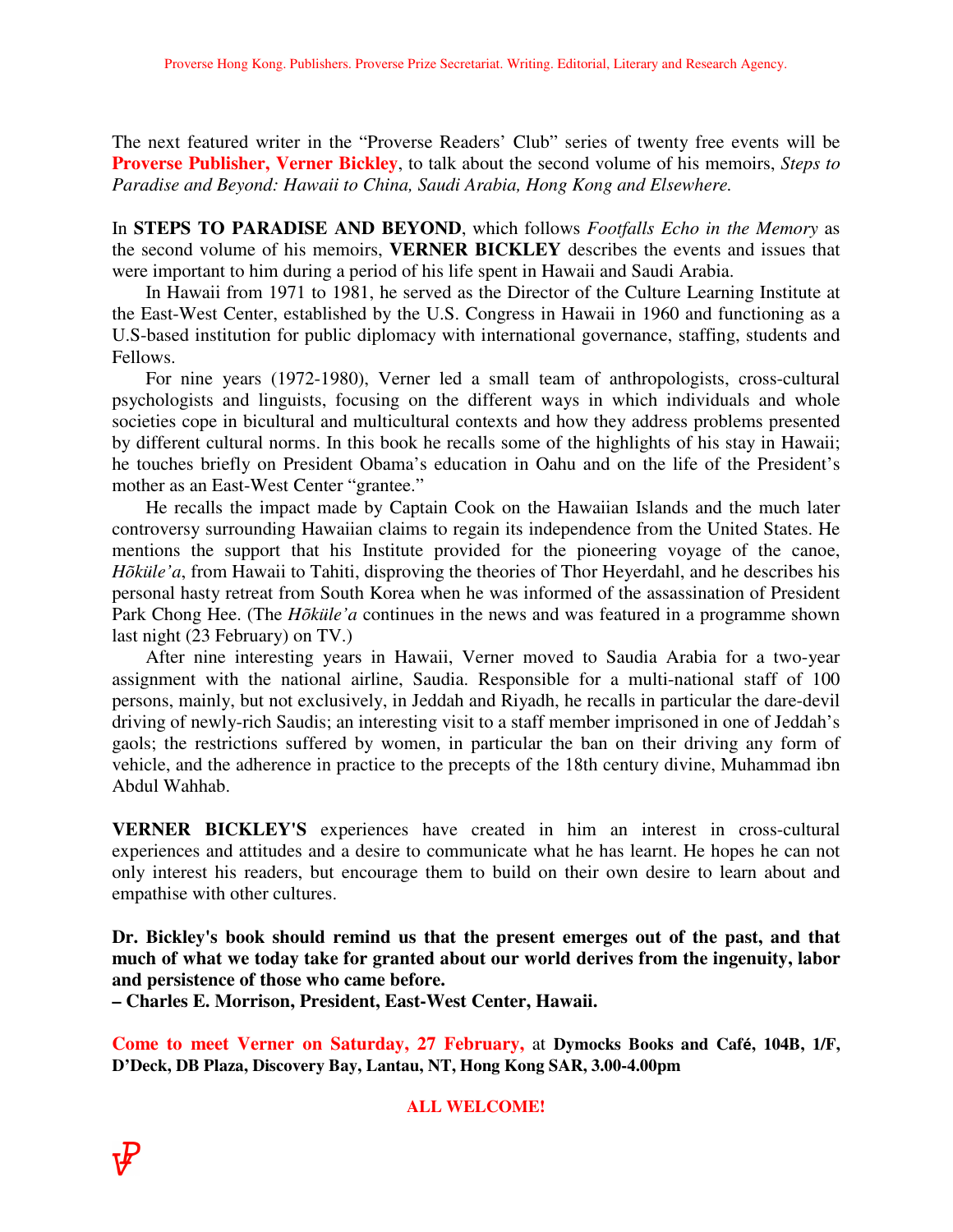~~~~~~~

Also in the "Proverse Readers' Club" series, on 5 March, Elbert Siu Ping Lee will introduce his debut poetry collection, *Rain on the Pacific Coast*. On 12 March, Jason S Polley (Associate Professor at Hong Kong Baptist University) will speak about his book, *refrain*. On this occasion, Viki Holmes will be the host. On 19 March, Akin Jeje will be hosted by Victor E. Apps. There will be a break for Easter and we will resume on 2 April with Celia Claase, Winner of the Proverse Prize 2014.

 $\sim\sim\sim$ 

# **The International Proverse Prize for Unpublished Fiction, Non-fiction or Poetry, 2016**

To see and hear six of the writers, among those previously successful in the Proverse Prize competition, speak about their books, please watch the video of the Proverse Prize Library Talk hosted by The University of Hong Kong Libraries reading club at the following link: www.youtube.com/watch?v=\_S5ToqqAVdE. This was published on 21 September 2015, uploaded by HKU Libraries.

The online archive of Newsletters from the present and previous year, with a few Press Releases, media notices and links to media interviews, give information about the founders and background of the Proverse Prize, previous winners and successful works already published, including entries from Australia, The Bahamas, Canada, Hong Kong, New Zealand, and the UK. There are also many photographs of related Proverse events. To see these, visit the Proverse website <http://www.proversepublishing.com>.

The entry documents for the Proverse Prize 2016 are already on our website (proversepublishing.com). If you have a book-length work that you would like to be published, why not enter it for the Prize? The Winner receives publication and HKD10,000.00. If two people tie for the Prize, both are published and they receive HKD5,000 each. Depending on the quality of entries in any year, supplementary publication prizes may be awarded.

# $\sim\sim\sim$

# RADIO APPEARANCES OF PROVERSE AUTHORS

We are most grateful to Phil Whelan who has invited several Proverse authors, participating in the Proverse Readers' Club, to his weekday morning music and chat show, "Morning Brew" (RTHK). Among them are Jason S. Polley (*refrain* and *cemetery miss you*), Gerard Breissan (*The Day They Came*), and James Tam (*Man's Last Song*). On Friday, 4 March, about 11.30am, Elbert Siu Ping Lee (*Rain on the Pacific Coast*) will be on the show. All these interviews can be heard on the RTHK website archive.

 $\sim\sim\sim$ 

# NEW EDITIONS OF PROVERSE BOOKS

Gillian Bickley's first poetry collection, *For the Record and other poems of Hong Kong*, is now published in a second edition. Please visit <https://www.createspace.com/5955541>.

Now available in a third edition is: *A Magistrate's Court In Nineteenth Century Hong Kong: Court In Time* Edited by Gillian Bickley, with chapters by Gillian Bickley, Verner Bickley,